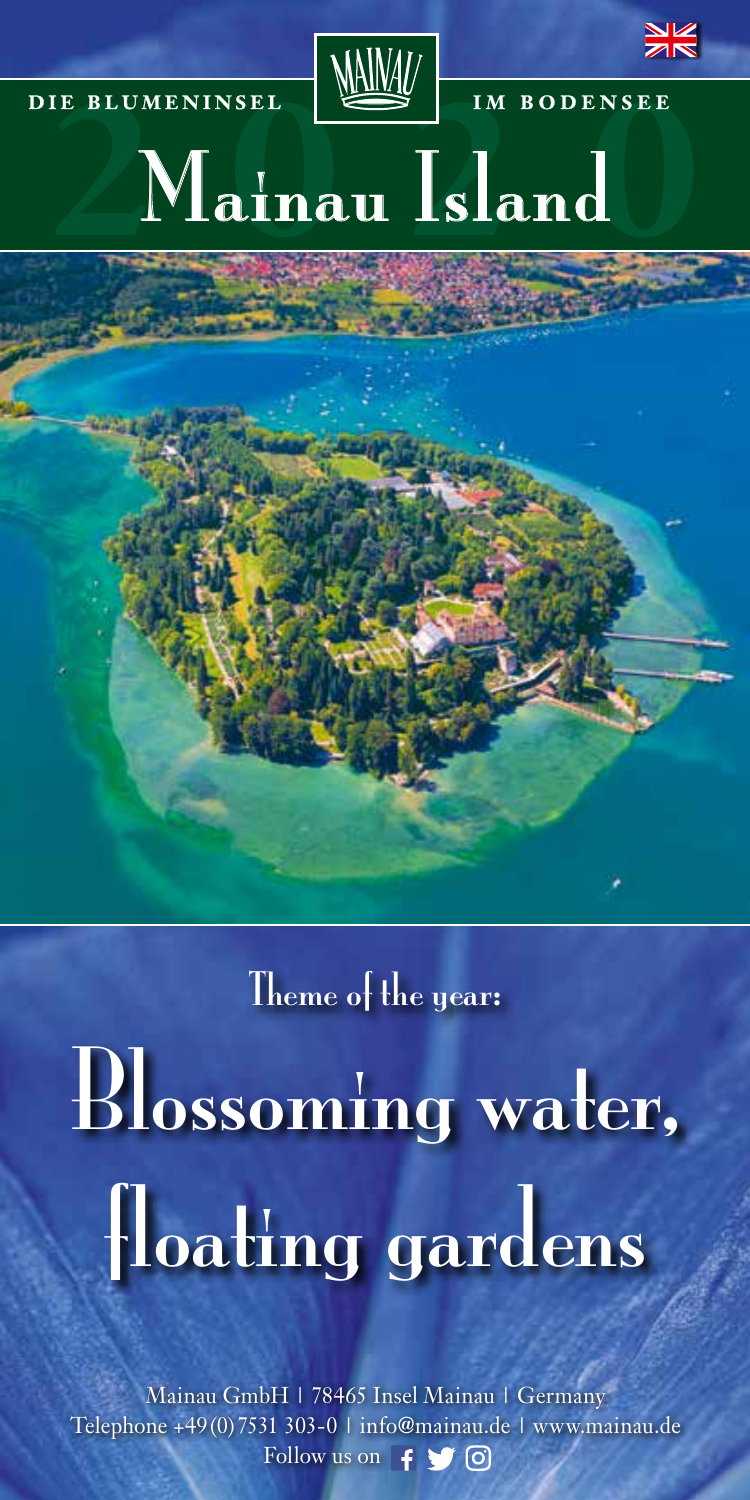

Spring, summer, autumn, winter – a visit to Mainau Island is a real adventure at every time of year. The views from every part of the park as well as the glorious array of flowers will amaze you afresh time and again. The theme for our Flower Year 2020 is "Blossoming water, floating gardens" and our visitors are invited to discover the connections between water, gardens and plants and, in particular, the surprising qualities and benefits of water as the fundamental element of life. The Mainau gastronomy promises moments of culinary delight to savour with delicious aquatic plants and a fine choice of fish specialities.

A warm welcome awaits you!

*Countess Bettina Bernadotte Managing director Mainau GmbH*



*Count Björn Bernadotte Managing director Mainau GmbH*

The Flower Year starts in March with mystical-looking orchids at one of the largest presentations of its kind in Germany. Shortly afterwards, thousands of tulips and daffodils are in bloom along the Spring Avenue, the island's springtime promenade. In summer, 8,000 roses in more than 1,000 varieties seduce visitors with their beguiling fragrances inviting them to vote for their Mainau Queen of Roses. In late summer and autumn, 12,000 dahlias in 250 varieties light up the island's southern slope in a spectacular firework of colours.

Children can explore the island on an exciting adventurous treasure hunt and discover hidden places or simply have fun romping around in one of the island's numerous varied playgrounds.

Take a break and try some of the culinary delights Mainau has to offer during your trip to the island. Attractive colourful events like the Count's Island Festival and the Count's Palace Festival are undoubtedly highlights of the Flower Year.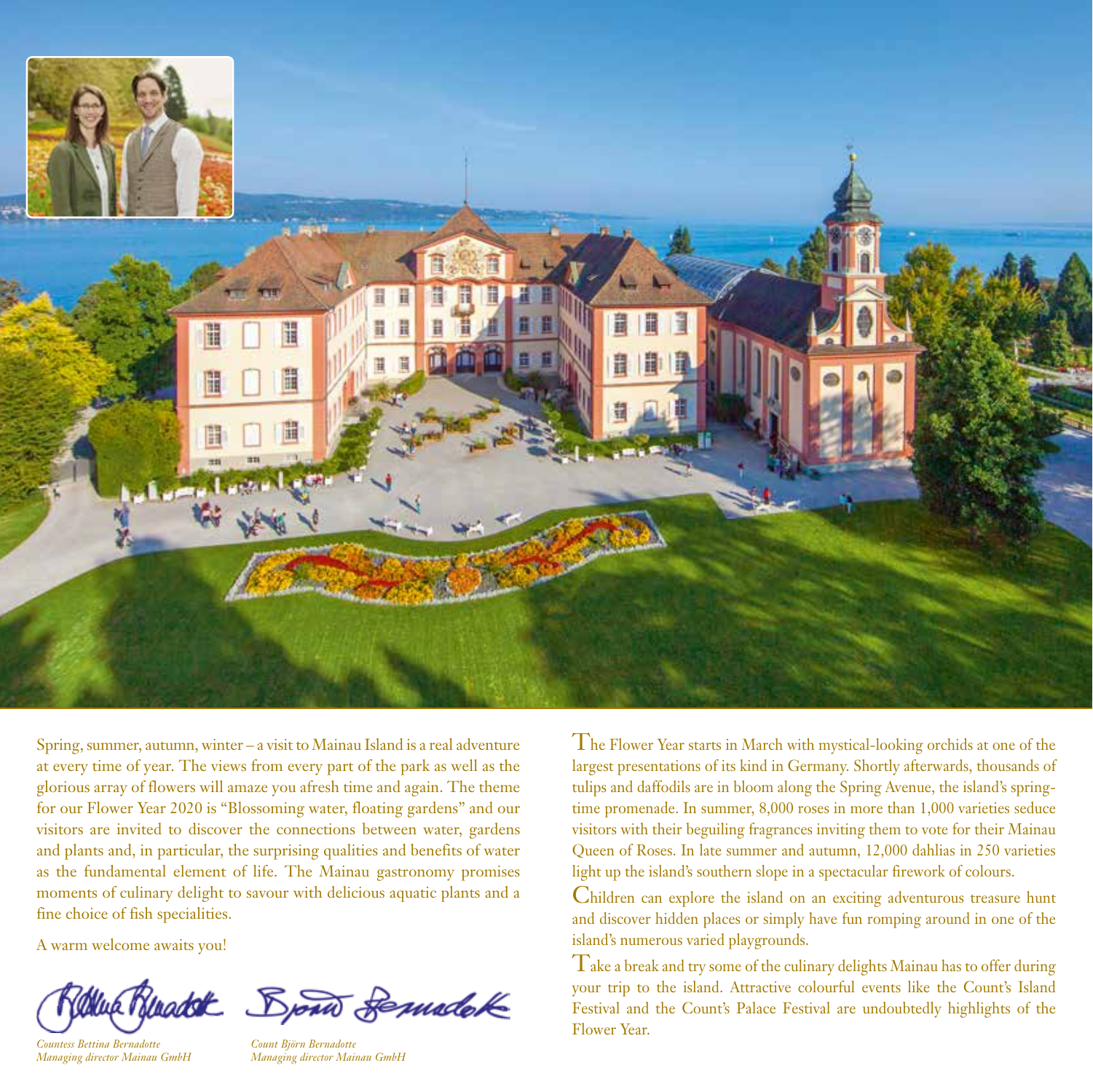Tulips and spring blossoms March to May

The Count's Island Festival  $21$  to  $24$  May

the second companies and in the first

Swedish Midsummer Festival 20 June



Rose blossoms June to September Summer concerts Historic citrus collection End of May to mid-September

Dahlia blossoms An entire children's land<br>to romp around in!<br>End of August to October

Have fun on the children's treasure hunt! 20 March to 25 October

> Autumn exhibition in the Palm House 18 September to 1 November





to romp around in!





The Count's Palace Festival 1 to 4 October

Tropical feeling in the exotic Butterfly House



"The varied world of wooden toys" 16th October 2020 to 7th February 2021



Orchid show 20 March to 3 May





Mediterranean flair – Italian Floral Water Cascade